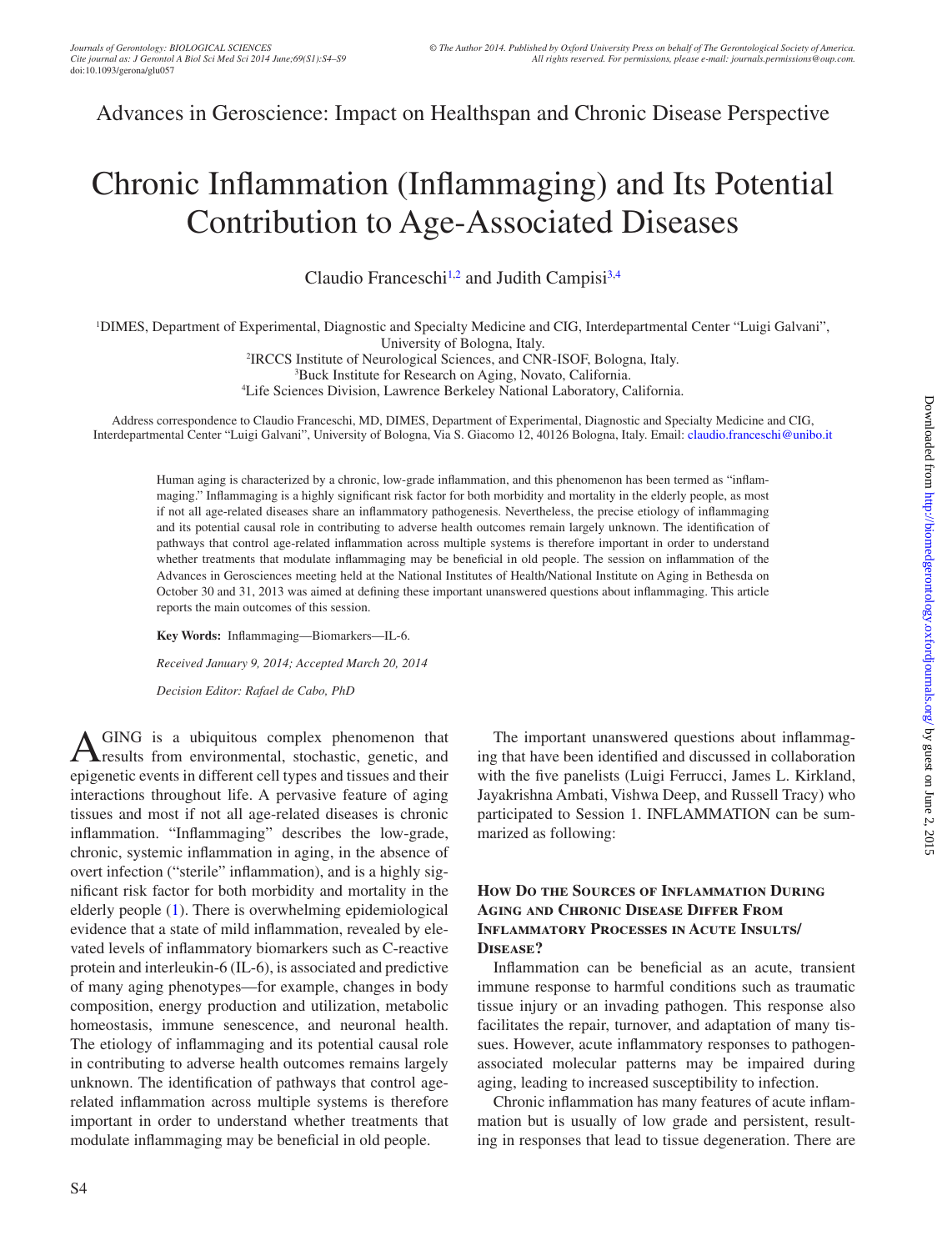several possible mechanisms of chronic inflammation: (i) persistent production of reactive molecules by infiltrating leukocytes designed to kill pathogens, eventually damages the structural and cellular elements of tissues; (ii) damaged nonimmune cells and activated immune cells lead to the production of cytokines that amplify or modulate the inflammatory response and alter the phenotypes of nearby cells, often to the detriment of normal tissue function ([2\)](#page-4-1). Many aged tissues are probably in a chronically inflamed state, albeit without signs of infection; (iii) the interference with "anabolic signaling"; for example, IL-6 and tumor necrosis factor-α downregulate insulin, insulin-like growth factor-1, and erythropoietin signaling and protein synthesis after a meal or bout of exercise. Inflammaging most likely derives from, but is not limited to, the sources described here. These sources are not mutually exclusive, and their relative contributions require further studies.

One source of inflammaging could be the damaged macromolecules and cells (self-debris) that accumulate with age due to increased production and/or inadequate elimination. Self-debris released as a consequence of cell/ organelle injury can mimic bacterial products and function as endogenous "damage"-associated molecular patterns that activate innate immunity. Damaged cellular and organelle components, free radicals from oxidative stress, metabolites such as extracellular ATP, fatty acids, urate crystals, ceramides, cardiolipin, amyloid, succinate, peroxidized lipids, advanced glycation end-products, altered *N*-glycans ([3](#page-4-2)), and HMGB1 are recognized by a network of sensors (including Nlrp3 inflammasome) as "danger" signals and initiate immune reactions that are necessary for physiological repair. However, as damage accumulates, the danger responses can become chronic and hence maladaptive ([4\)](#page-4-3).

A second source of inflammaging might be represented by harmful products produced by the microbial constituents of the human body, such as oral or gut microbiota, which can leak into surrounding tissues and the circulation ([5\)](#page-4-4). Presumably, the ability of the gut to sequester these microbes and/or their products declines with age, leading to chronic low-grade inflammation. Alternatively, the gut microbiota itself might change with age so that the microbes present in the aged, but not young, gut elicit an inflammatory response. Host–pathogen balance is important in keeping other harmful agents such as Epstein–Barr virus and cytomegalovirus (CMV) inactive. Inflammatory stimuli and cytokines and the "immune risk profile" were found to be independent risk factors for survival ([6\)](#page-4-5) and immune risk profile resulted associated with IL-6 ([7\)](#page-4-6). More recently, these data were further strengthened as levels of IL-6 and soluble tumor necrosis factor-α R1 were identified as predictors of 10-year all-causes mortality ([8\)](#page-4-7). Quite puzzling, in CMV-infected elders, an elevated CD4:8 ratio (>5) has been found to be associated with impaired physical function  $(9)$  $(9)$ .

Mitochondria play a major role in inflammaging and in the activation of Nlrp3 inflammasome. The Nlrp3 inflammasome is a multiprotein complex that can activate procaspase-1 in response to cellular danger resulting in the processing and secretion of the proinflammatory cytokines IL-1β and IL-18. Most activators of the Nlrp3 inflammasome induce the generation of mitochondrial reactive oxygen species. Mitochondria as phylogenetically bacterial symbionts of early eukaryotic cells, when damaged, release mitochondrial damage-associated molecular patterns (formyl peptides and mitochondrial DNA) with evolutionarily conserved similarities to bacterial pathogen-associated molecular patterns, which are released into the circulation and are powerful activators of innate immunity [\(10](#page-5-0)) and Nlrp3 inflammasome. Cardiolipin, which is found only in mitochondria and bacteria, upon mitochondrial dysfunction can act as an endogenous pathogen-associated molecular pattern capable of activating the proinflammatory pathway of Nlrp3 inflammasome ([11\)](#page-5-1).

Third, inflammaging might be due to cellular senescence. Senescence is a cellular response to damage and stress. The senescence response prevents cancer by suppressing the proliferation of cells with a compromised genome and contributes to optimal wound healing in normal tissues. Persistent senescent cells are also thought to drive aging and age-associated pathologies through their secretory phenotype. Mechanistically, senescent cells likely fuel age-related disease because they secrete numerous proinflammatory cytokines (termed the senescenceassociated secretory phenotype or SASP) that modify the tissue microenvironment and alter the function of nearby normal or transformed cells ([12](#page-5-2)[,13\)](#page-5-3). Senescent cells accumulate with age in many tissues and are prominent at sites of many age-related pathologies. Elimination of senescent cells in prematurely aged mice prevents several age-related pathologies ([14](#page-5-4)). Senescent cells accumulate to especially high levels in adipose tissue, particularly the visceral fat of obese individuals ([15](#page-5-5)). Fat is another rich source of inflammatory cytokines and major changes in fat distribution and lipid composition and function may have profound clinical consequences linked to several age-related disorders [\(16\)](#page-5-6).

Fourth, increased inflammation may derive from increasing activation of the coagulation system with age. Coagulation may be considered part of the inflammation system with many shared components and strong interactions. The increased hypercoagulable state observed with aging may account for the higher incidence of arterial and venous thrombosis in the elderly persons. For example, increased microbial translocation can result in subsequent endotoxemia, atherosclerotic plaque erosion, or loss of structural integrity around blood vessels leading to stasis.

Fifth, age-related changes to the immune system (immunosenescence) likely contribute to inflammaging.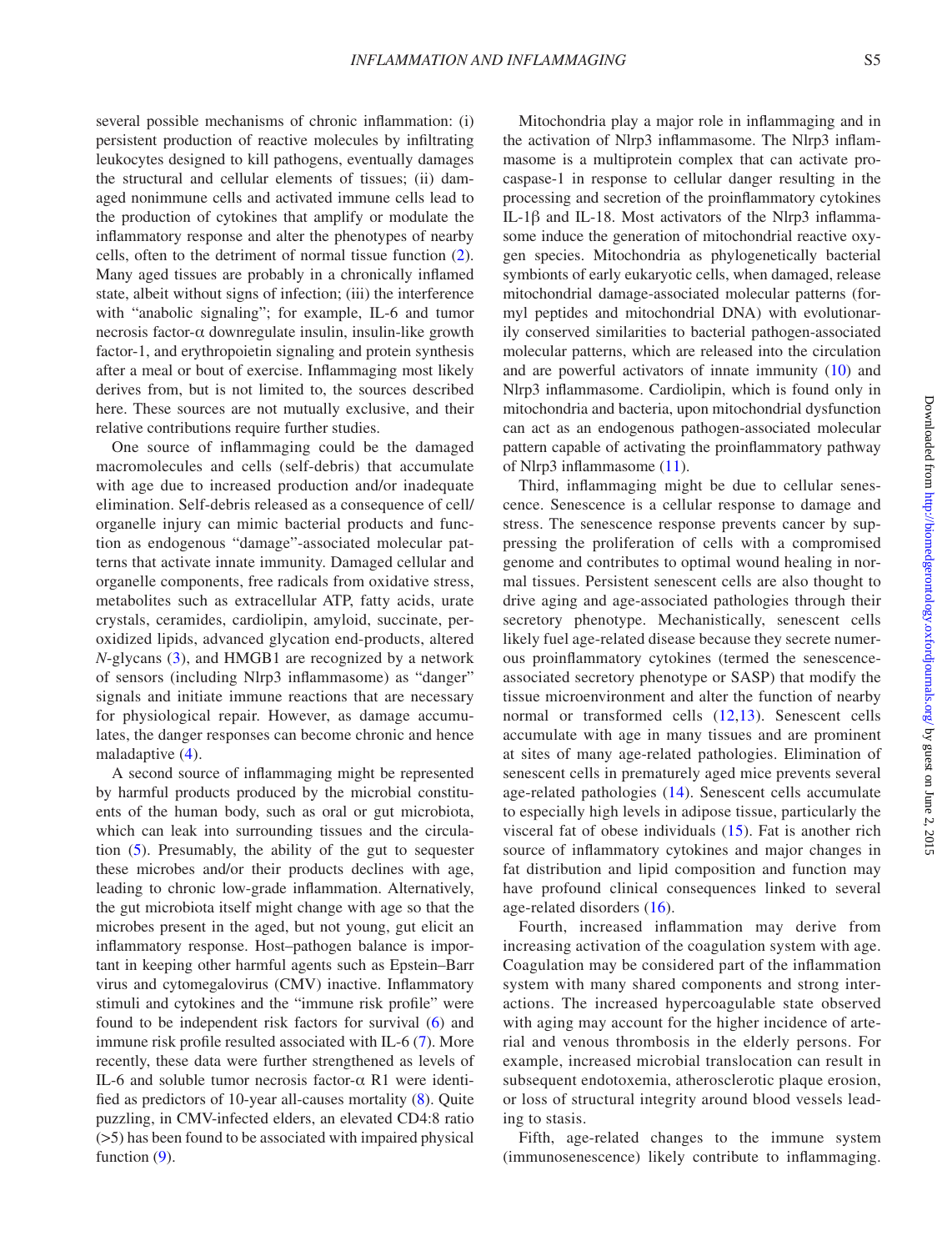Adaptive immunity declines with age, whereas innate immunity undergoes more subtle changes that could result in mild hyperactivity [\(17–19\)](#page-5-7). In addition, as adaptive immunosenescence progresses, innate immunity might increase to take on the burden. These age-related changes most likely result from both lifelong exposure to pathogens and antigens, as well as intrinsic changes in immune cells and possibly genetic predisposition. A major role is likely played by persistent (and, at present impossible to eradicate) infections such as those caused by CMV and HIV, which are associated with accelerated immunosenescence and aging.

Finally, defective or inappropriate regulation of the complement pathway can lead to local inflammatory reactions in age-related macular degeneration, the leading cause of blindness in the elderly people ([20\)](#page-5-8). This defect is likely to apply to many other degenerative diseases.

## **Can Age-Associated Chronic Inflammation Be Adaptive or Beneficial, or Is It Always**  PATHOGENIC?

In living organisms, macromolecules, cells, and tissues are continuously damaged and repaired, with the consequent continuous production of self-debris. Normal homeostatic remodeling in some organs replace up to 10%–15% of cells annually. Consequently, adaptive mechanisms may have evolved under selective pressure to optimize tissue maintenance and repair. Among these adaptive mechanisms there is inflammation ([1\)](#page-4-0).

Chronic inflammation generally leads to tissue degeneration but is also part of normal tissue remodeling. Perhaps this is best illustrated by the paradox of centenarians. Centenarians often have signs of systemic inflammation (e.g., high plasma levels of IL-6 and IL-8) as well as decreased antioxidant defenses and show a hypercoagulability state characterized by higher plasma level of important factors involved in the hemostasis balance. Nonetheless, these exceptional individuals avoid or delay the onset of chronic age-related diseases such as type II diabetes, cardiovascular disease, and invasive cancer, suggesting that inflammaging and hypercoagulable state are compatible with health and longevity. These paradoxes of centenarians suggests that factors other than serum or tissue levels of proinflammatory cytokines and coagulation factors might be important determinants of whether an individual's inflammatory status is adaptive or pathogenic.

One factor that can distinguish pathogenic from adaptive inflammation is the relative strength of effective antiinflammatory responses. Anti-inflammatory responses are a critical negative regulatory component of acute inflammation. The nature and extent to which these responses occur during inflammaging is less understood. Nonetheless, antiinflammatory responses do occur in inflammaging and they

can at least partially counteract or compensate for chronic inflammatory processes [\(21](#page-5-9)).

In addition, there are likely gene variants within natural populations that confer a reduced sensitivity to or capacity for inflammatory responses or heightened anti-inflammatory responses. Consequently, in some individuals, such as many centenarians, inflammaging may develop more slowly or be restricted or balanced by anti-inflammatory responses that are less prominent in the general population [\(21](#page-5-9)).

## **How Do Local and Systemic Sources of Chronic Inflammation Contribute to Chronic Disease Processes?**

Circulating proinflammatory molecules are strong predictors of age-related morbidity and mortality ([8](#page-4-7)[,22](#page-5-10)). However, it is not clear to what extent systemic factors are the important drivers of many age-related diseases in humans. In contrast, there is mounting evidence in humans that the local production of inflammatory cytokines can drive phenotypes and pathologies associated with aging. This notion is perhaps most prominently illustrated by the case of the niches surrounding malignant tumors [\(23](#page-5-11)). Likewise, the local (tissue) cytokine milieu is an important driver of age-related retinal vascular disease [\(24](#page-5-12)), and there is evidence that the SASP of damaged or senescent cells can disrupt local tissue structures and function ([12](#page-5-2)[,14](#page-5-4)). Thus, increased levels of inflammatory mediators in the blood may simply reflect leakage from local sources. As such, the relative importance of circulating levels of inflammatory mediators versus their levels in the surrounding tissue or microenvironment requires further investigation.

Circulating factors can also counteract aging phenotypes, at least in certain mouse tissues. Three prominent examples are the ability of a young blood supply to rejuvenate tissue repair in aged skeletal muscle [\(25](#page-5-13)) and the capability of young serum to rejuvenate the proliferative and differentiation capacity of human muscle stem cells (satellite cells) from old donors [\(26](#page-5-14)), the ability of systemic GDF11 (growth differentiation factor 11) to reverse age-related cardiac hypertrophy ([27\)](#page-5-15), and the ability of GnRH (gonadotropin releasing hormone) to prevent aging phenotypes in skeletal muscle, the brain, and skin ([28\)](#page-5-16).

The source of circulating versus local inflammatory molecules can provide insights to their relative importance. As noted, stimuli that initiate inflammaging can vary from damaged molecules to commensal flora. In addition, macroenvironmental and dietary factors (e.g., obesity) can cause or contribute to inflammaging. There is overlap in the types of inflammatory mediators that are produced by each stimulus, but little is known about whether and to what extent each has an additional unique inflammatory signature, and therefore unique physiological outcomes. Nor is it known whether stimulus-specific mediators act primarily at a distance (systemically) or locally.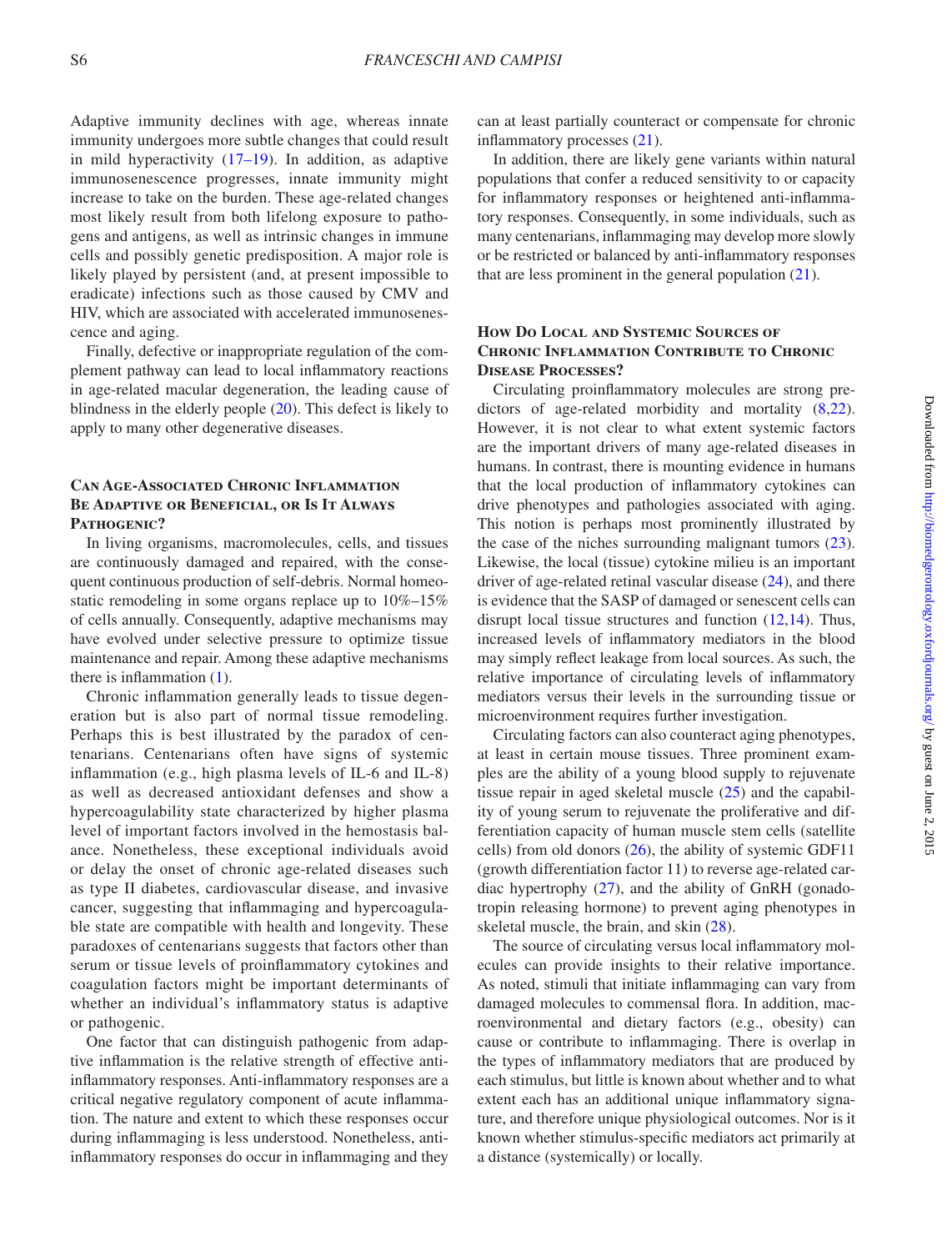## **What Are the Core Inflammatory Components That Cause Inflammatory Damage Across a SPECTRUM OF CHRONIC DISEASES?**

Chronic inflammation entails several cytokines, molecular pathways, effector cells, and tissue responses that appear to be shared across multiple age-related diseases. Although many commonalities are described, less is known about unique inflammatory components and pathways that distinguish age-related pathologies from each other.

IL-6 is arguably the most prominent cytokine that is shared across age-related pathologies having a strong chronic inflammatory component ([29](#page-5-17)). IL-6 is now a commonly used marker of inflammatory status, and a hallmark of chronic morbidity. Other inflammatory mediators that increase across multiple age-related diseases include IL-1β and tumor necrosis factor- $\alpha$ . All these cytokines have pleiotropic effects, in addition to stimulating an immune reaction.

Most cytokines interact with cell surface receptors to initiate intracellular signaling cascades that ultimately activate transcription. Among the transcription factors that regulate chronic inflammation across multiple diseases and tissues there are the NF-κB (nuclear factor kappa-light-chainenhancer of activated B cells) and STAT (signal transducer and activator of transcription) proteins [\(30\)](#page-5-18). One or both of these proteins positively regulate many genes that encode proinflammatory cytokines. NF-κB, for example, regulates the majority of genes that comprise the SASP [\(31\)](#page-5-19). Moreover, NF-κB has been shown to drive several aging phenotypes, particularly in the skin, spine, and brain [\(28](#page-5-16),[32,](#page-5-20)[33\)](#page-5-21). According to a number of recent articles, the activation of inflammasome is emerging as a crucial event in inflammaging and in the pathogenesis of a variety of age-related diseases such as Alzheimer's disease, atherosclerosis, macular degeneration, and degenerative arthritis, among others.

Both the intracellular signaling cascades and transcriptional pathways that regulate inflammaging are subject to numerous layers of regulation. These include regulation at the levels of transcription and translation, as well as regulation by micro-RNAs ([34\)](#page-5-22), posttranslational modifications, and regulated secretion (including processing by the inflammasome). Very little is known, however, about whether and to what extent these modes of regulation are shared among different age-related diseases.

## **Are There Interventions That Can Alter the Dynamics of Inflammation and Prevent/Limit Chronic Disease?**

Interventions that suppress, prevent, or alter the dynamics of chronic inflammation hold great promise for treating or preventing—simultaneously—multiple age-related pathologies. Some anti-inflammatory interventions—for example, the use of low dose aspirin or statins—are already in popular or clinical use. Further, given the evidence that obesity provides a rich reservoir of inflammatory reactions, nutritional interventions aimed at controlling weight will likely be efficient as well. Likewise, exercise is proposed to lower morbidity by lowering chronic inflammation [\(35](#page-5-23)). Finally, although the extent to which the macroenvironment contributes to inflammaging is incompletely understood, improved environmental quality might be a fruitful intervention.

On the horizon, agents that eliminate senescent cells, or suppresses their SASP, hold promise for diminishing chronic inflammation caused by these cells since their clearance in a transgenic mouse model ameliorated several age-related pathologies (albeit in an accelerated aging mouse) ([13\)](#page-5-3). Additionally, as the signaling and transcriptional pathways that drive chronic inflammation are elucidated, new targets for interventions will be revealed. Also, if immunosenescence is a strong driver of chronic inflammation, thymic replacement or other strategies to increase adaptive immune function may be important. The extent to which these new targets are exploitable will, of course, depend on their nature, tissue specificity, and ability to identify bioactive interventions. Another promising area for intervention is the development of methods to upregulate natural anti-inflammatory responses. As noted, these responses curtail the damage inflicted by acute inflammation but could be used to limit the nature or extent of chronic inflammation. Because a robust innate inflammatory response is important and beneficial even in old age, therapies will have to balance opposing needs. Likewise, methods to maintain or restore gut integrity and/or a youthful microbiota or to limit microbial translocation (e.g., sevelamer, currently used to manage hyperphosphatemia, binds endotoxin, and limits translocation from the gut) hold promise for reducing the age-related inflammation.

Thus, although there are promising interventions in current use, many other opportunities for novel and more efficacious interventions are foreseeable.

## **Conclusions and Take Home Message**

"Inflammaging" describes the low-grade chronic inflammation in aging and is a highly significant risk factor for both morbidity and mortality in the elderly people, but it can be prevented and cured [\(36](#page-5-24)).

Acute, transient inflammation can be beneficial as a basic immune response to harmful conditions such as traumatic tissue injury or an invading pathogen; chronic inflammation is usually of low grade and persistent, resulting in responses that lead to tissue damage/degeneration.

#### *Inflammaging Stimuli*

The major identified sources of inflammaging are: (i) endogenous host-derived cell debris (damage-associated molecular patterns, i.e., damaged organelles, cells, and macromolecules) that accumulate with age as a consequence of both increased production and impaired elimination; (ii) senescent cells and their SASP; (iii) immunosenescence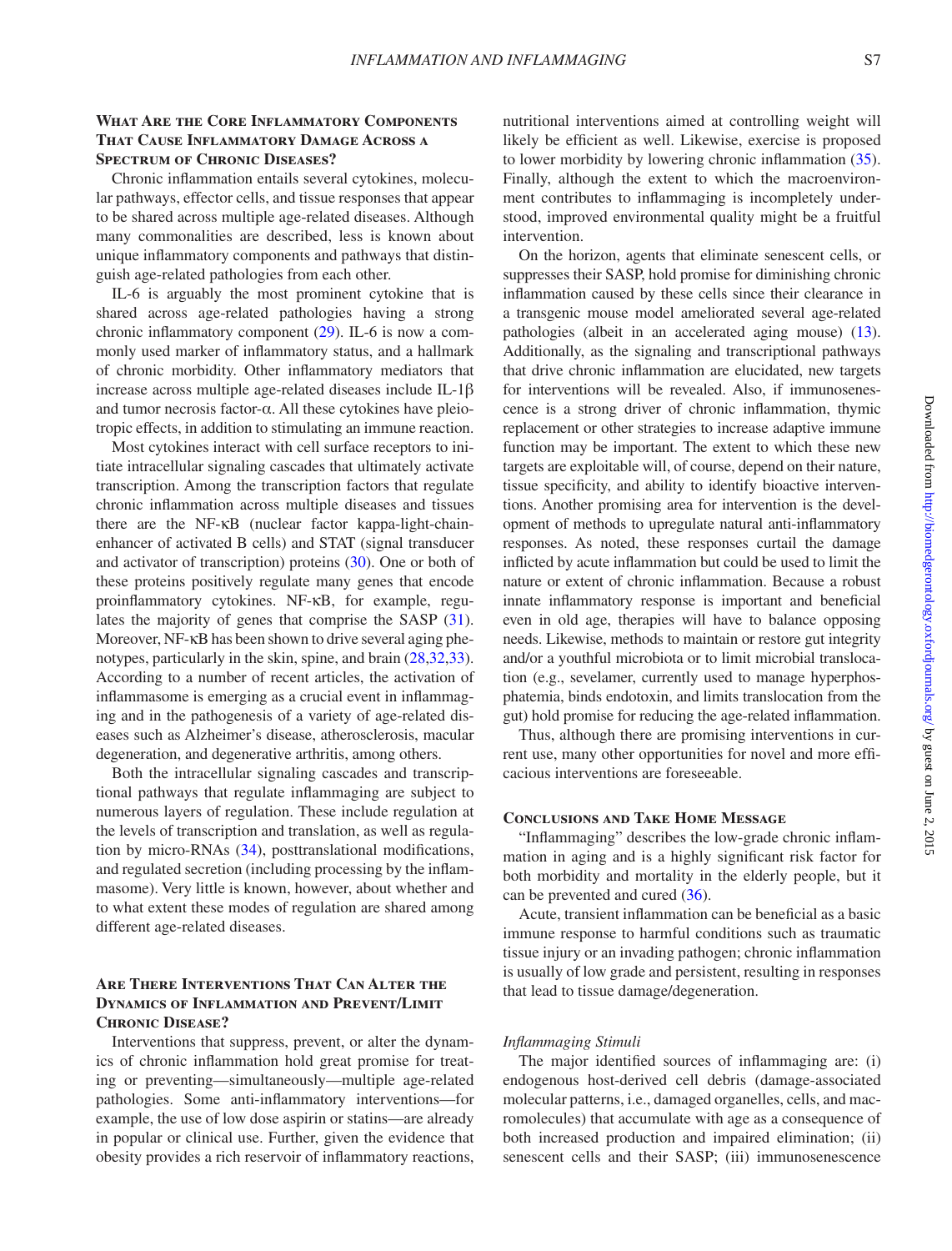that can be accelerated and aggravated by persistent infections such as CMV, HIV, and Epstein–Barr virus; (iv) harmful products (pathogen-associated molecular patterns) and metabolites having local and systemic effects produced by the gut and other microbiota (oral) that undergo profound changes with age; and (v) the coagulation system and its increasing activation with aging.

#### *Inflammaging and Anti-inflammaging*

Centenarians are inflamed and have markers of a hypercoagulable state but do not suffer most of the detrimental effects of inflammaging and thus they can be assumed as a good model to identify factors that can neutralize or protect from high serum or tissue levels of proinflammatory cytokines and that decide whether an individual's inflammatory status is adaptive or pathogenic (inflammaging vs anti-inflammaging) ([21\)](#page-5-9).

In addition, genetic predisposition can play a role in inflammaging, and from this point of view, the genome of centenarians might confer a global reduced sensitivity to or capacity for inflammatory responses or heightened antiinflammatory responses ([21](#page-5-9)).

## *Aging, Inflammaging, and the Role of the Systemic Macroenvironment*

Circulating proinflammatory molecules are strong predictors of age-related morbidity and mortality; it is not clear to what extent systemic factors are the important drivers of many age-related diseases in humans. The source of circulating versus local inflammatory molecules can provide insights to their relative importance.

Circulating molecules (mostly to be identified), including miRNA, can maintain and propagate inflammaging and, to some extent, the aging phenotype itself. Circulating factors can also counteract aging phenotypes, at least in certain mouse tissues.

## *Major Pathways Involved in and Responsible for Inflammaging*

The large variety of the stimuli fuelling inflammaging apparently converge on few basic mechanisms and pathways such as activation of NF-κB and Nlrp3 inflammasome, responsible for the production of inflammatory molecules. It is also clear that reactive oxygen species production following mitochondrial dysfunction, DNA damage and DNA damage response and cell senescence are major players in this scenario ([37\)](#page-5-25). Both the intracellular signaling cascades and transcriptional pathways that regulate inflammaging are subject to numerous layers of regulation. Very little is known, however, about whether and to what extent these modes of regulation are shared among different organs and cell types as well as among age-related diseases.

### *Preventive and Therapeutic Strategies*

On the horizon, agents that eliminate senescent cells, or suppress their SASP, hold promise for diminishing chronic inflammation caused by these cells [\(38](#page-5-26)). In a mouse model, reduction in the Nlrp3 inflammasome-dependent proinflammatory cascade attenuated age-related degenerative changes across multiple organs ([39\)](#page-5-27). Additionally, as the signaling and transcriptional pathways that drive chronic inflammation are elucidated, new targets for interventions will be revealed. Also, if immunosenescence is a strong driver of chronic inflammation, thymic replacement or other strategies, for example, local and/or systemic neutralization of proinflammatory cytokines such as IL-6, effective vaccine against CMV and HIV, may be important to increase adaptive immune function and to reduce the erosion of the immune system. Finally, healthy lifestyle, that is, age-appropriate physical exercise and elderly tailored diet, including pro- and prebiotics (and in the next future ad hoc fecal microbiota transplantation), can contribute to reduce inflammaging and age-related pathologies. These last strategies are totally doable and should be pursued at population level.

#### Funding

The research leading to these results has received funding from the European Union's Seventh Framework Programme (FP7/2007–2011) under grant agreement no. 259679 (IDEAL); ICT-2011-9, no. 600803 (MISSION-T2D); and KBBE 2010-14, no. 266486 (NU-AGE).

#### **REFERENCES**

- <span id="page-4-0"></span>1. Franceschi C, Bonafè M, Valensin S, et al. Inflamm-aging. An evolutionary perspective on immunosenescence. *Ann N Y Acad Sci*. 2000;908:244–254. doi:10.1111/j.1749-6632.2000.tb06651.x
- <span id="page-4-1"></span>2. Rodier F, Campisi J. Four faces of cellular senescence. *J Cell Biol*. 2011;192:547–556. doi:10.1083/jcb.201009094.
- <span id="page-4-2"></span>3. Dall'Olio F, Vanhooren V, Chen CC, Slagboom PE, Wuhrer M, Franceschi C. N-glycomic biomarkers of biological aging and longevity: a link with inflammaging. *Ageing Res Rev*. 2013;12:685–698. doi:10.1016/j.arr.2012.02.002.
- <span id="page-4-3"></span>4. Franceschi C, Valensin S, Bonafè M, et al. The network and the remodeling theories of aging: historical background and new perspectives. *Exp Gerontol*. 2000;35:879–896. doi:10.1016/S0531- 5565(00)00172-8
- <span id="page-4-4"></span>5. Biagi E, Candela M, Franceschi C, Brigidi P. The aging gut microbiota: new perspectives. *Ageing Res Rev*. 2011;10:428–429. doi:10.1016/j. arr.2011.03.004
- <span id="page-4-5"></span>6. Larbi A, Franceschi C, Mazzatti D, Solana R, Wikby A, Pawelec G. Aging of the immune system as a prognostic factor for human longevity. *Physiology (Bethesda)*. 2008;23:64–74. doi:10.1152/ physiol.00040.2007
- <span id="page-4-6"></span>7. Wikby A, Nilsson BO, Forsey R, et al. The immune risk phenotype is associated with IL-6 in the terminal decline stage: findings from the Swedish NONA immune longitudinal study of very late life functioning. *Mech Ageing Dev*. 2006;127:695–704. doi:10.1016/j.mad.2006.04.003
- <span id="page-4-7"></span>8. Varadhan R, Yao W, Matteini A, et al. Simple biologically informed inflammatory index of two serum cytokines predicts 10 year all-cause mortality in older adults. *J Gerontol A Biol Sci Med Sci*. 2014;69:165– 173. doi:10.1093/gerona/glt023
- <span id="page-4-8"></span>9. Adriaensen W, Derhovanessian E, Vaes B, et al. CD4:8 ratio >5 is associated with a dominant naive T-cell phenotype and impaired physical functioning in CMV-seropositive very elderly people: results